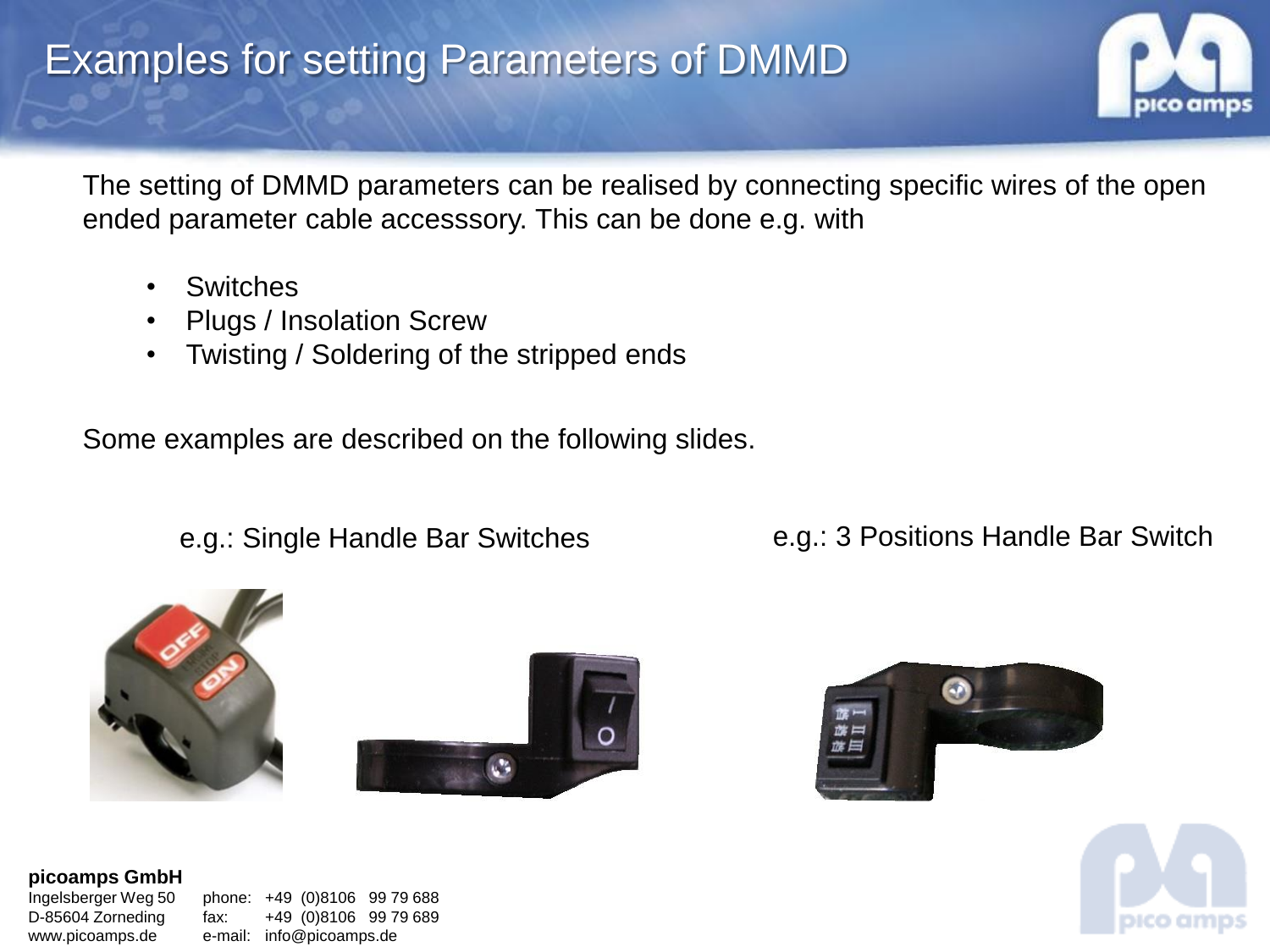# DMMD Parameter settings





To achive a certain setting for the throttle response the wires have to be connected according to the following table

| Throttle response |                                   | Connect corresponding wires |     |      |       |    |
|-------------------|-----------------------------------|-----------------------------|-----|------|-------|----|
| Adjusting range   | Setting time                      | gray                        | red | blue | black |    |
| 80%, soft         | 3.5sec, very slow                 | ✓                           |     |      |       |    |
| 80%, soft         | 2.3sec, slow                      |                             |     |      |       |    |
| 80%, soft         | 1.5sec, fast                      |                             |     |      |       |    |
| 80%, soft         | 0.8sec, very fast                 |                             |     |      |       |    |
|                   | 45%, aggressive 3.5sec, very slow |                             |     |      |       | *) |
| 45%, aggressive   | 2.3sec, slow                      |                             |     |      |       |    |
| 45%, aggressive   | 1.5sec, fast                      |                             |     |      |       |    |
|                   | 45%, aggressive 0.8sec, very fast |                             |     |      |       |    |

\*) Standard setting, without parameter cable

Adjusting range: Percentage of the full throttle range to cover the range of 0 … 100% torque Large Range = soft throttle response, smaller range = more aggressive response

Setting time: time that elapses from opening throttle until steady state of the output signal

#### **picoamps GmbH**

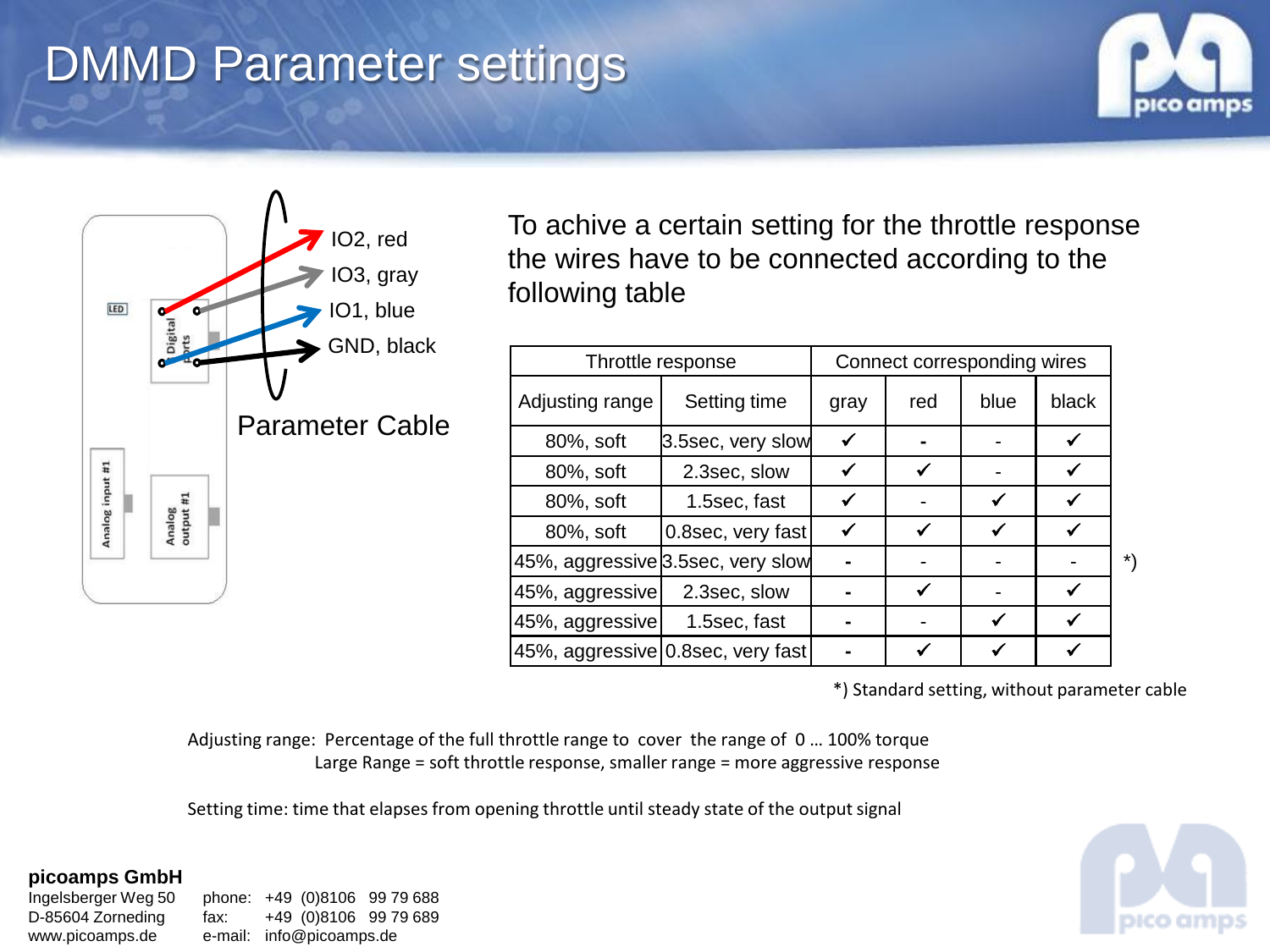# DMMD wiring diagram for OSET PI-type open loop controller







## Parameter settings for OSET PI-type open loop controller

| <b>Switch to GND</b> |            | <b>Time Constant</b>    | <b>Adjusting Range</b><br><b>Switch to GND</b> |                   |
|----------------------|------------|-------------------------|------------------------------------------------|-------------------|
| <b>101</b>           | <b>102</b> | 0% bis 100% [sec]       | IO3                                            | / Throttle Signal |
| open                 | open       | $3.5$ (slow)<br>$\star$ | open                                           | medium 45% *)     |
| open                 | closed     | 2.3                     | closed                                         | large 80%         |
| closed               | open       | 1.5                     | *) default setting without switch              |                   |
| closed               | closed     | (fast)<br>3.8           |                                                |                   |

Adjusting range: Percentage of the full throttle range to cover the range of 0 … 100% torque Large Range = soft throttle response, smaller range = more aggressive response Setting time: time that elapses from opening throttle until steady state of the output signal

#### **picoamps GmbH**

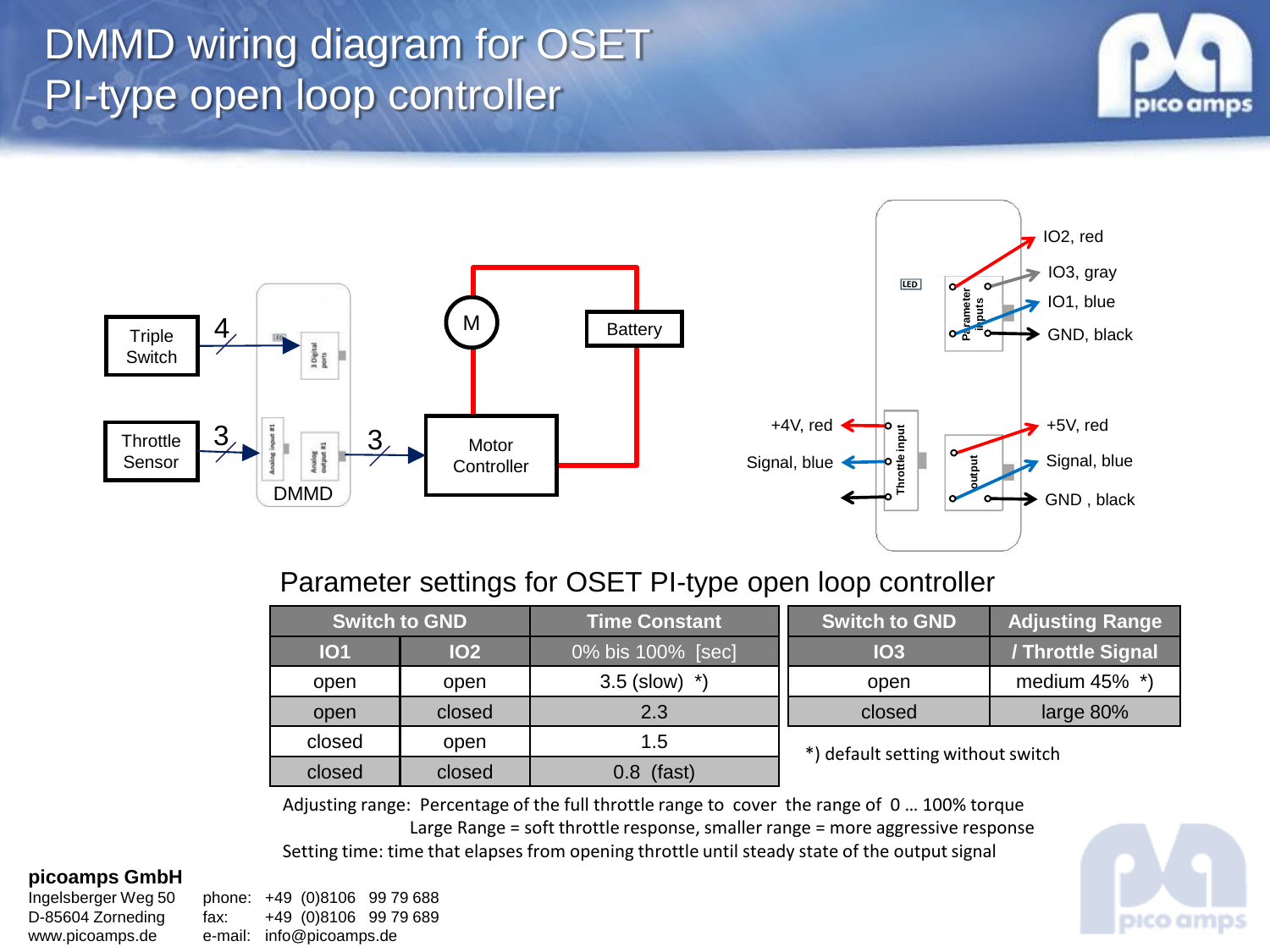

Example of **fixed setting of Adjusting Range** using:

• Twisting stripped ends of parameter cable



**IO2, red, open or w/o circuitry** 

IO3, grey, connected to GND

**IO1, blue, open or w/o circuitry** 

Resulting Paremeters : Time Constant: 3,5 Seconds Adjusting Range large 80%

## Parameter settings for OSET PI-type open loop controller

| <b>Switch to GND</b> |            | <b>Time Constant</b> | Switch to GND                     | <b>Adjusting Range</b> |
|----------------------|------------|----------------------|-----------------------------------|------------------------|
| <b>101</b>           | <b>102</b> | 0% to 100% [sec]     | <b>IO3</b>                        | / Throttle Signal      |
| open                 | open       | 3.5 (slow) $*$ )     | open                              | medium 45% *)          |
| open                 | closed     | 2.3                  | closed                            | large 80%              |
| closed               | offen      | 1.5                  | *) default setting without switch |                        |
| closed               | closed     | (fast)<br>0.8        |                                   |                        |

Adjusting range: Percentage of the full throttle range to cover the range of 0 … 100% torque Large Range = soft throttle response, smaller range = more aggressive response Setting time: time that elapses from opening throttle until steady state of the output signal

### **picoamps GmbH**

Analog input #1

Analog<br>output #1

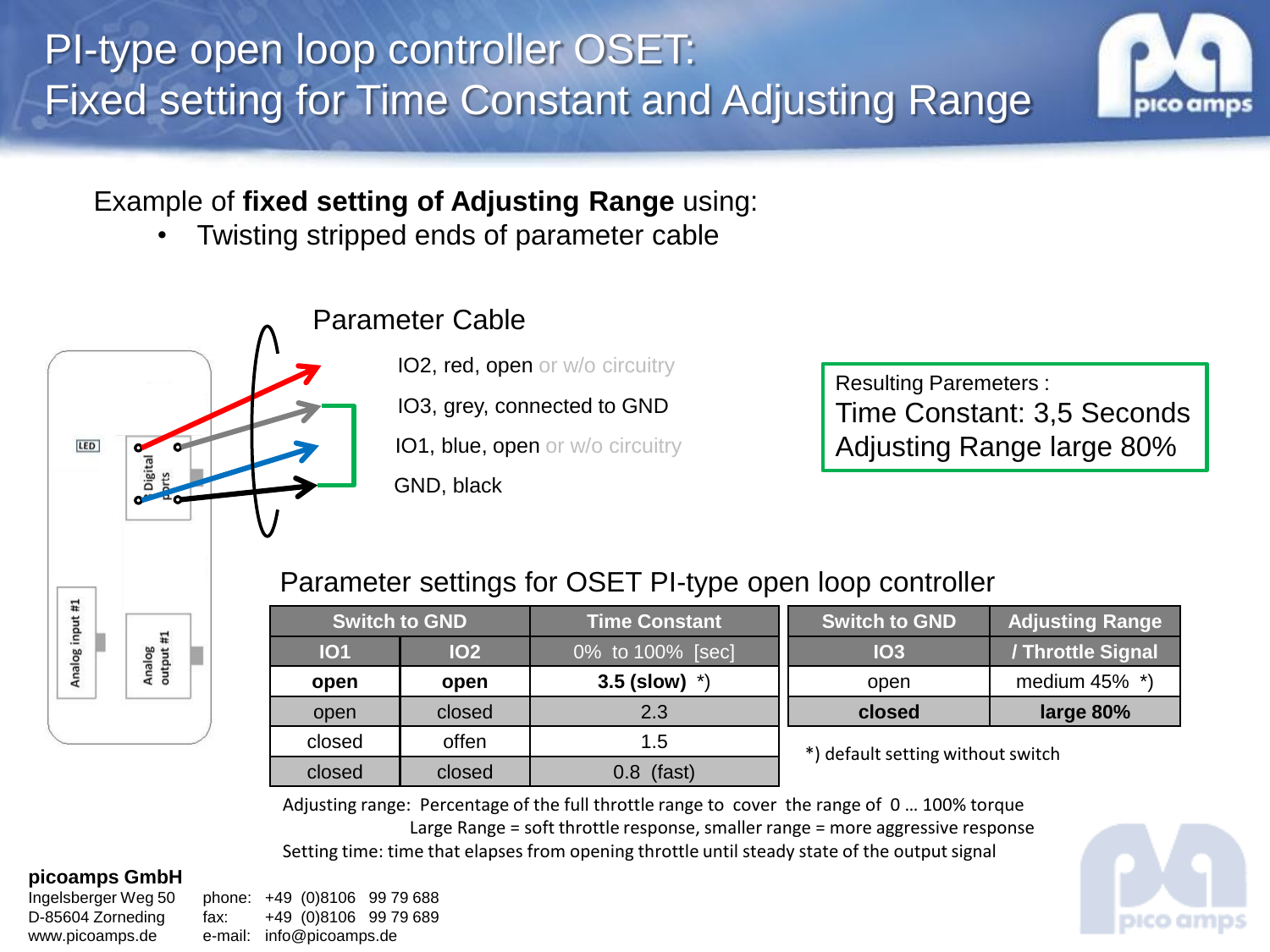# PI-type open loop controller OSET: Setting of Time Constant with Switch



## Example of **switching between 3 Time Constants** using:

• 3 Positions Handle Bar Switch



## Switching Parameter settings for OSET PI-type open loop controller

| <b>3 Positions Switch</b> | <b>Time Constant</b> |  |
|---------------------------|----------------------|--|
|                           | 0% to 100% [sec]     |  |
| <b>Position II</b>        | $3.5$ (slow) $*$ )   |  |
| <b>Position I</b>         | 2.3                  |  |
| <b>Position III</b>       | 1.5                  |  |
| Not available             | $0.8$ (fast)         |  |

| offen                | medium $45\%$ *)       |
|----------------------|------------------------|
| <b>103</b>           | /Throttle Signal       |
| <b>Switch to GND</b> | <b>Adjusting Range</b> |
|                      |                        |

\*) default setting without switch

Adjusting range: Percentage of the full throttle range to cover the range of 0 … 100% torque Large Range = soft throttle response, smaller range = more aggressive response Setting time: time that elapses from opening throttle until steady state of the output signal

### **picoamps GmbH**

Analog<br>output #1

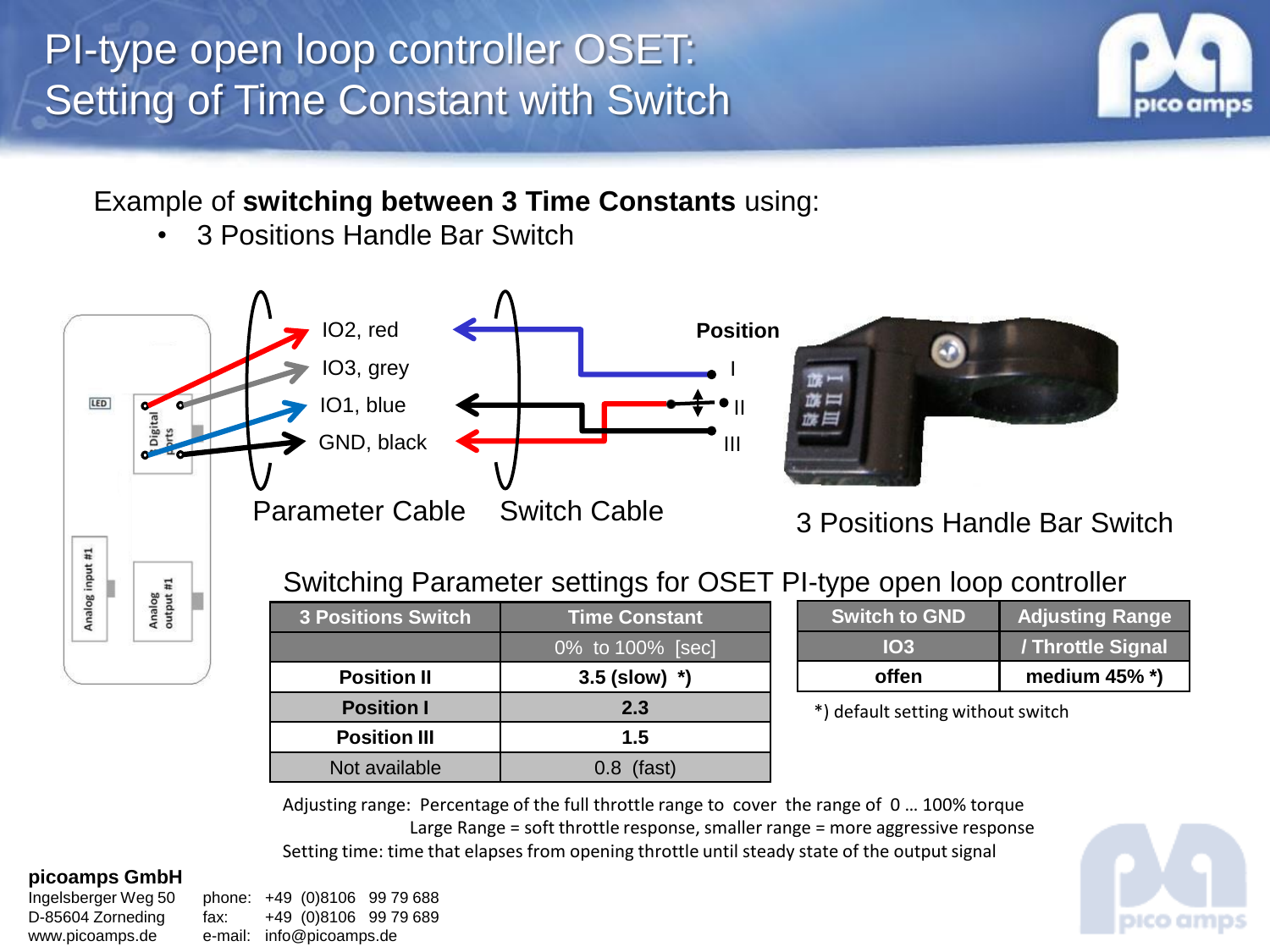

Example of **combined switching between 3 Time Constants and 2 Adjustment Ranges** using 3 Positions Handle Bar Switch



## Switching Parameter settings for OSET PI-type open loop controller

| <b>3 Positions Switch</b> | <b>Time Constant</b> |  |
|---------------------------|----------------------|--|
|                           | 0% to 100% [sec]     |  |
| <b>Position II</b>        | $3.5$ (slow) $*$ )   |  |
| <b>Position I</b>         | 2.3                  |  |
| <b>Position III</b>       | 1.5                  |  |
| Not available             | $0.8$ (fast)         |  |

| <b>3 Positions Switch</b> | <b>Adjusting Range</b> |  |
|---------------------------|------------------------|--|
|                           | / Throttle Signal      |  |
| <b>Position II</b>        | medium $45\%$ *)       |  |
| <b>Position I</b>         | medium $45\%$ *)       |  |
| <b>Position III</b>       | large 80%              |  |

\*) default setting without switch

Adjusting range: Percentage of the full throttle range to cover the range of 0 … 100% torque Large Range = soft throttle response, smaller range = more aggressive response Setting time: time that elapses from opening throttle until steady state of the output signal

### **picoamps GmbH**

Analog input #1

Analog<br>output #1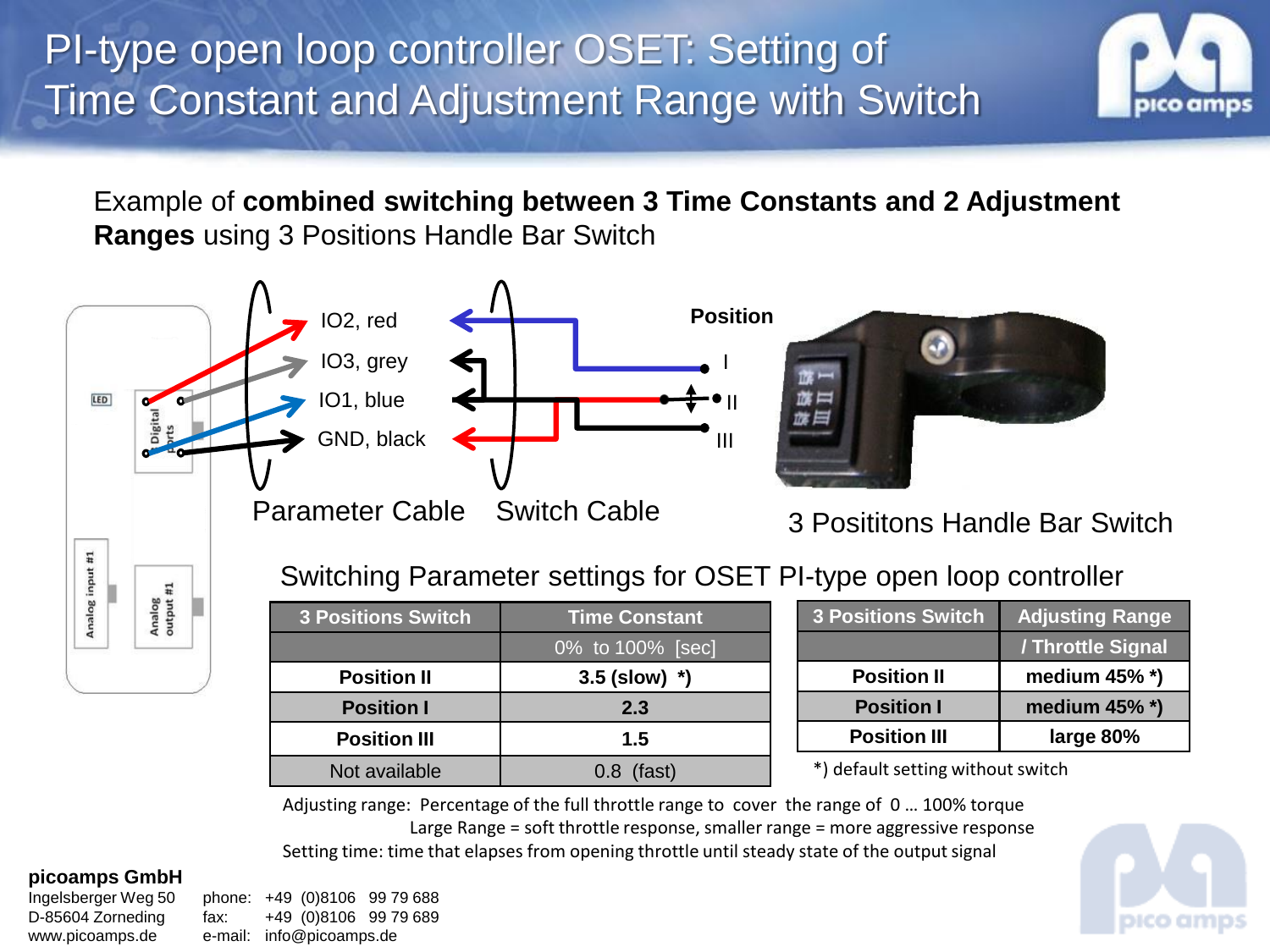

Example of **combined switching between 3 Time Constants and 2 Adjustment Ranges** using 3 Positions Handle Bar Switch



| <b>3 Positions Switch</b> | <b>Time Constant</b> |  |
|---------------------------|----------------------|--|
|                           | 0% to 100% [sec]     |  |
| <b>Position II</b>        | $3.5$ (slow) $*$ )   |  |
| <b>Position I</b>         | 2.3                  |  |
| <b>Position III</b>       | 1.5                  |  |
| Not available             | $0.8$ (fast)         |  |
|                           |                      |  |

| <b>3 Positions Switch</b> | <b>Adjusting Range</b> |  |
|---------------------------|------------------------|--|
|                           | / Throttle Signal      |  |
| <b>Position II</b>        | medium $45\%$ *)       |  |
| <b>Position I</b>         | large 80%              |  |
| <b>Position III</b>       | large 80%              |  |

\*) default setting without switch

Adjusting range: Percentage of the full throttle range to cover the range of 0 … 100% torque Large Range = soft throttle response, smaller range = more aggressive response Setting time: time that elapses from opening throttle until steady state of the output signal

### **picoamps GmbH**